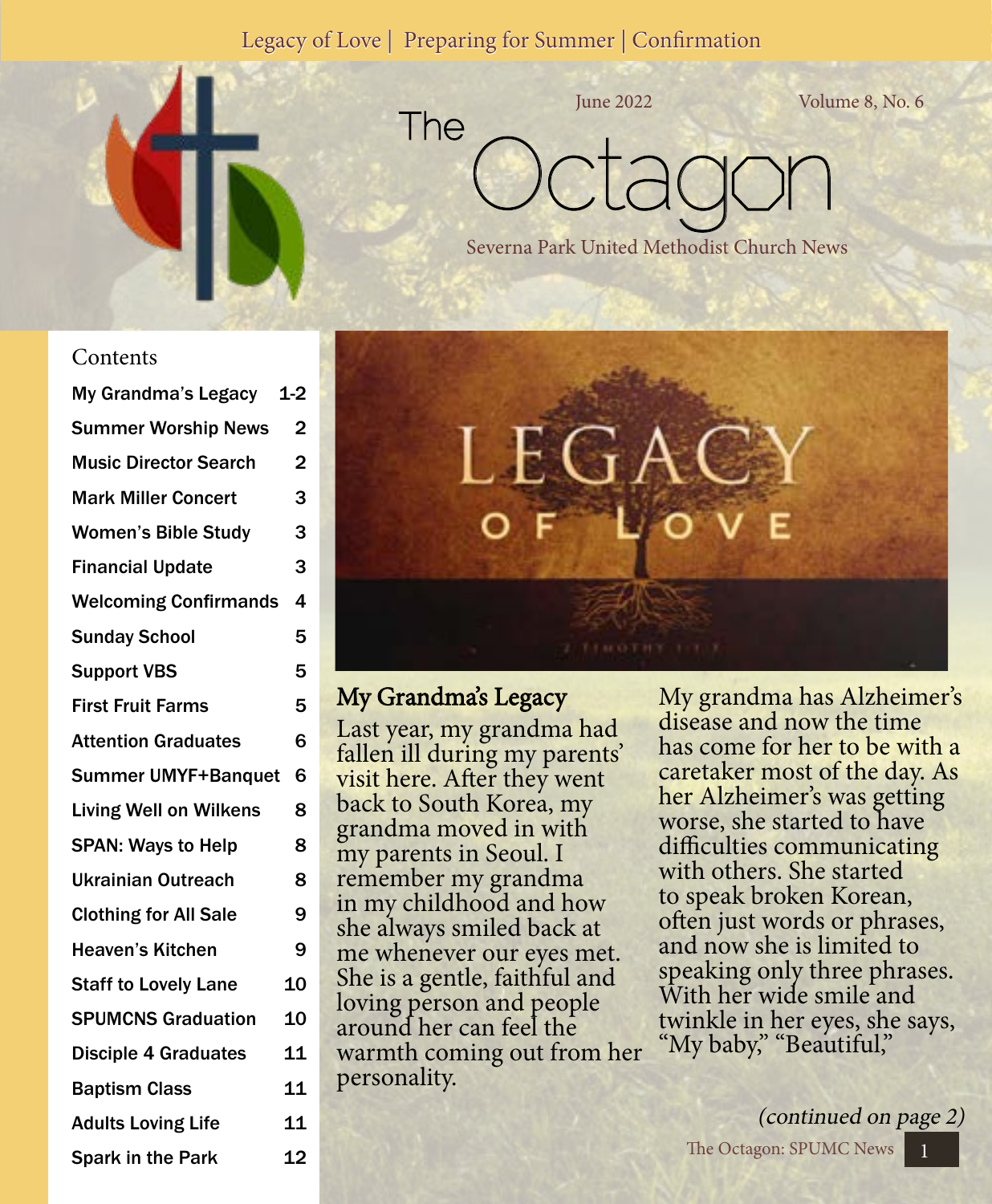# Summer Fellowship June 2022

that's the only phrase she tells me: "My baby, Beautiful, I love you," over and over again. Her words instantly cheer me up, and I never get tired of hearing them.

To tell you the truth, I enjoy talking to her (or just listening to her) more than my parents. My parents are always concerned about my health, ministry, family, our immigration status in the US, and our kids, Ana and Ruah. They try to give me parental guidance and advice out of love. I understand that we live far away, and they are worried. But sometimes it just blocks communication with my parents. I know that working out is good for me, but telling me to exercise again and again will not necessarily make me exercise. It actually hinders me from working out.

I would rather listen to my grandma, in her broken Korean. I just want to keep listening to the affirmation that I am her baby, I am beautiful, and I am loved, over and over again. Her smile is so bright and warm, making her statements so true and real. It is hard to talk about my grandma without tears. I feel her time is limited, and since I am in the process of receiving a travel permit and a green card, I cannot leave the country until they are issued. I am grateful for the technology that allows me to easily reach out to her.

My baby, Beautiful, I love you. These words will be my grandma's legacy to me. Her words remind me of God's affirmation for all of us. We are God's babies, we are beautiful, and we are loved. Even though we know this truth in our hearts, it is always good to hear it.

(cont. from page 1)<br>and "Love you." When I Facetime with her, If you ever need to hear that in person, I Mark Miller will be happy to affirm you. Just give me a sign, like a wink or a smile, then I will know what to do. God's child, you are beautiful and you are loved. Amen.

Rev. Narae Kim

### Summer Worship News

For our July worship series, we're going to hop on the VBS Food Truck wagon (how's that for a mixed transportation<br>metaphor?) and explore

stories in the Bible that involve food like Jesus feeding the 5000 and the provision of manna in the wilderness. We'll also be asking church members to share their favorite recipes and maybe even have a summer picnic together. Stay tuned for more details as we join around God's table for FOOD FOR THOUGHT.

#### Other Significant Dates

 June 19: ASP Consecration Sunday July 24: VBS Sunday at 9am Service August 14: ASP Witness Sunday

### Music Director Search

A huge thank you to our music director search team! We are excited to announce that we are in the process of finalizing an offer with a new part-time Music Director who will be working with our choir, handbells and children's music ministry beginning in July. Stay tuned for more details.

# Concert

SPUMC is excited to host Mark Miller in concert on June 18 at 3pm as he brings Love & Justice for All to the Annapolis

District. The concert is free, but a love offering will be taken to support the work of the Bishop's We Rise United initiative for learning, dialogue and action around racial justice. We invite you to come out for an inspiring afternoon of music and to bring a friend with you. We are also looking for volunteers to greet, usher, and provide other hospitality as we host this event. If interested, contact Betty Spengler. betty.spengler@gmail.com

# New Women's Bible Study

We are happy to announce a new women's Bible study to begin by Zoom on Thursday, June 16 at 8pm and run for 6 weeks.

> ressu **PEOPLE**

**ILNNIFEE COWART** 

"MESSY PEOPLE" by Jennifer Cowart addresses the reality that every life gets messy sometimes. Messes can be painful, hurtful, confusing… but very real. Yet always, God is present and has often used messy people! This study will dig into lives of biblical heroes

who were "messy" but used by God in very powerful ways. Together, participants will learn to thrive with God's guidance and help. "Messy People" will be led by one of our newest members, Kara Heagel, along with



Cokesbury's website: www.Cokesbury.com

# Financial Update

As we enter into the summer months, we are calling on all of our members and friends to continue to remember the church with your giving. Through the first 4 months of the year, we were running a slightly higher than expected deficit of \$84K deficit. Some of that is attributable to the fact that we had to take another in-person Covid pause back in January for 4 weeks and we are still working hard to get back up to full strength in worship. It has been anything but a straightline recovery! We do have PPP II funds that will cover this gap but we will need to increase our giving through the end of 2022 and into 2023 in order to sustain all of our ministries here.

This summer, as you are in and out town (and in and out of worship!), we encourage you to continue to support our church through your faithful and sacrificial giving. You may donate to the church through your phone (Text GIVE to 855-603-8993), by giving online (severnaparkumc.org/give), by dropping off donations in our lock box on the porch or mailing in your offering. Or you can go old school and place your offering in the plate on a Sunday morning, too :) However you choose to give, we deeply appreciate your faithfulness!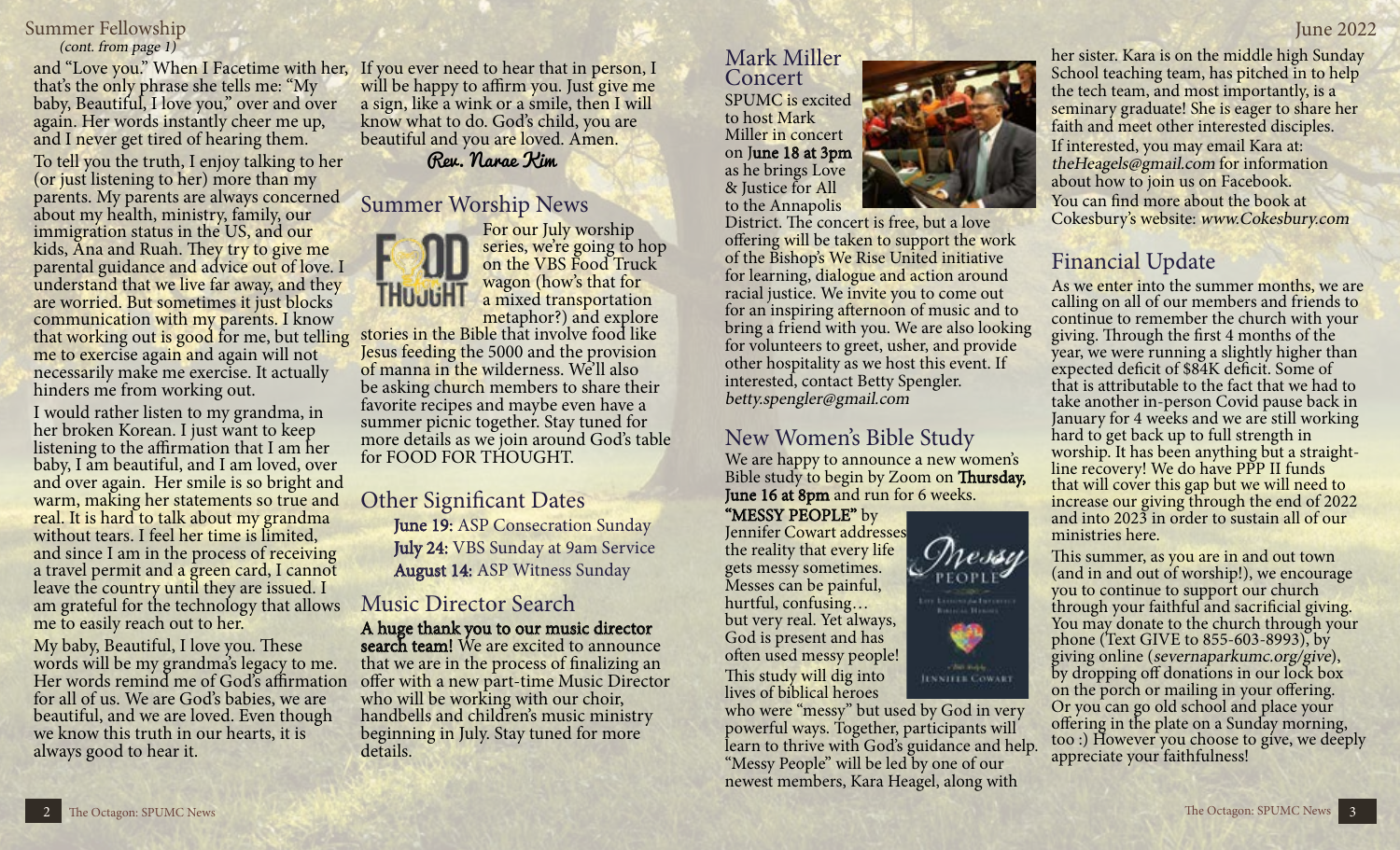#### Summer Fellowship June 2022

# Welcome New Confirmands!

We received the Confirmation Class of 2022 into full church membership on Pentecost Sunday, June 5 at our 10:30am service. We celebrate with these young people on this important marker along their journey of faith. Congratulations!











Mason VanHorne Ava Zimmerman Matt Zimmerman







Kendall Bishop Kate Edwards Brenna Gruman Bodie Isenberg





Andrew Patterson Connor Rayburn Grayson Robinson Adam Sexton



End of Year Sunday School

In June, we will continue our study called Messengers. We are going to look at the most important message that was ever sent out and how we are meant to be the ones delivering it. Kids are God's messengers that can share the stories of God's miracles. God's message goes everywhere because God delivers everyone!

Then we will move to Ever After. Fairytales are full of fantasy and imagination. We love them because they take what could be real and add extraordinary circumstances. But what if there was a story where the extraordinary circumstances were real? Could a story like this exist? We are going to look at the story of Ruth to see how God truly writes the best, real stories for us full of companions, hope, boldness, and the knowledge that God is always taking care of  $\overline{u}$ 

# Help Support VBS

VBS Registration is full but don't hesitate to register on the waitlist! Help us keep VBS affordable by donating supplies. Donating supplies now helps us know which supplies we need to purchase. Check out our Amazon wish list which will be updated regularly. www.severnaparkumc.org/vbs



# Summer Sunday School

This summer kid detectives will dig into a few of Jesus' parables to solve the mysteries of how to grow their faith, how to care for, serve, and love others. Growing spiritually doesn't have to be an unsolved mystery! They'll discover that the answers have been there all along: spend time with God, spend time with others, use your gifts, and share your story.

Sunday School at 9:00 will vary each week so check out the schedule below. Elementary kids will worship with their families in July. Nursery care is available weekly at 9:00 (babies and toddlers) & 10:30 (kids 5 and younger).

- June 26: Preschool and Elementary-<br>Games
	- July 3: Preschool Only- The Parable of the Sower Part 1
	- July 10: Preschool Only- The Parable of the Sower Part 2
	- July 17: Preschool Only- The Parables of the Bags of Gold Part 1
	- July 24: VBS Sunday- All Kids in Worship
- July 31: Preschool Only- The Parable of the Bags of Gold Part 2

# Serving at First Fruit Farms

A few slots still remain for families to serve together in missions as we harvest produce at First Fruit Farms. First Fruit Farms is an hour from the church. All ages are welcome to participate. Produce is shared with local food banks, homeless shelters, soup kitchens and other food providers.

Please sign up for either or both opportunities: Tuesday, June 28 9:00-11:30 and Saturday August 20 9:00-11:30.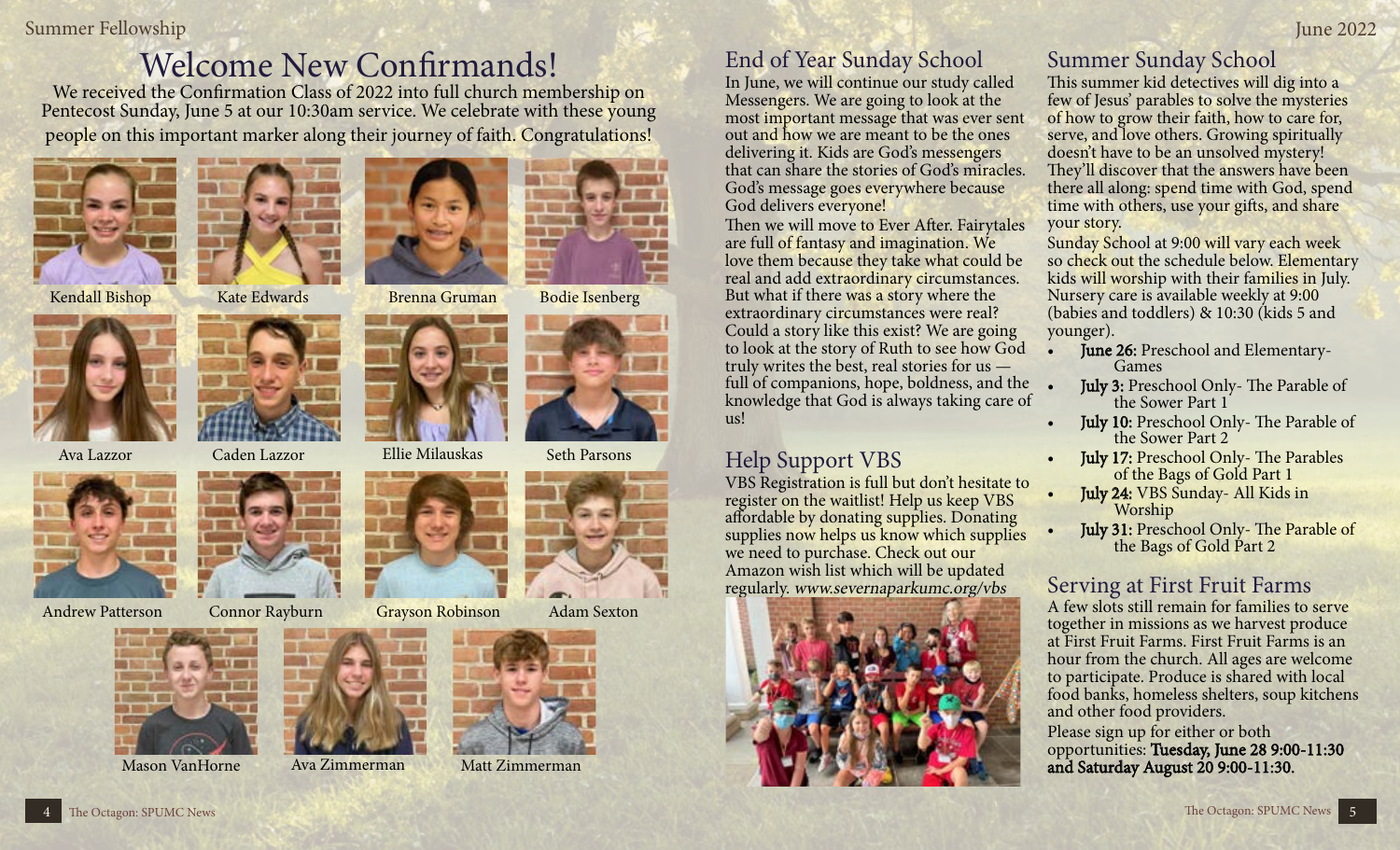# Attention Graduates!

Your church wants to celebrate your accomplisments! Let us know if you have high school, college or graduate school grads in your family or if you are graduating yourself. Please include school and degree achieved and send this information to Rev. Lee at: lferrell@severnaparkumc.org

# UMYF Banquet

UMYF (United Methodist Youth Fellowship) has started its informal summer MYF program. Every Sunday at 7:00 pm we gather for games, events, food, activities or general hanging out. Special events will be announced. We will meet rain or shine.

Congratulations to those youth recently recognized at the end-of-the-year Banquet!

#### LEADER AWARD:

**Becca Calish and Caden Lazzor** 

SPIRIT AWARD:<br>Brooke Hughes and Stephen Nunn UNSUNG HEROES:

Grade 7 – Ava Lazzor Grade 9 – Marielle Unger Grade 10 – Danielle Sexton Grade 11 – April Collins Grade 12 – Alyssa Gonzales

#### ICU Leadership:

Olivia Unger, Ben Howard, Drew Trull, Becca Calish, David Young

# Buy Gas for ASP!

The trip to Magoffin County, KY is coming up soon for the 2022 Appalachia Service Project team. Won't you consider buying them a gallon (or tank!) of gas so we can be sure they can get home! Just \$5.00 (sadly) will really help them out. Donations will be collected starting June 19!







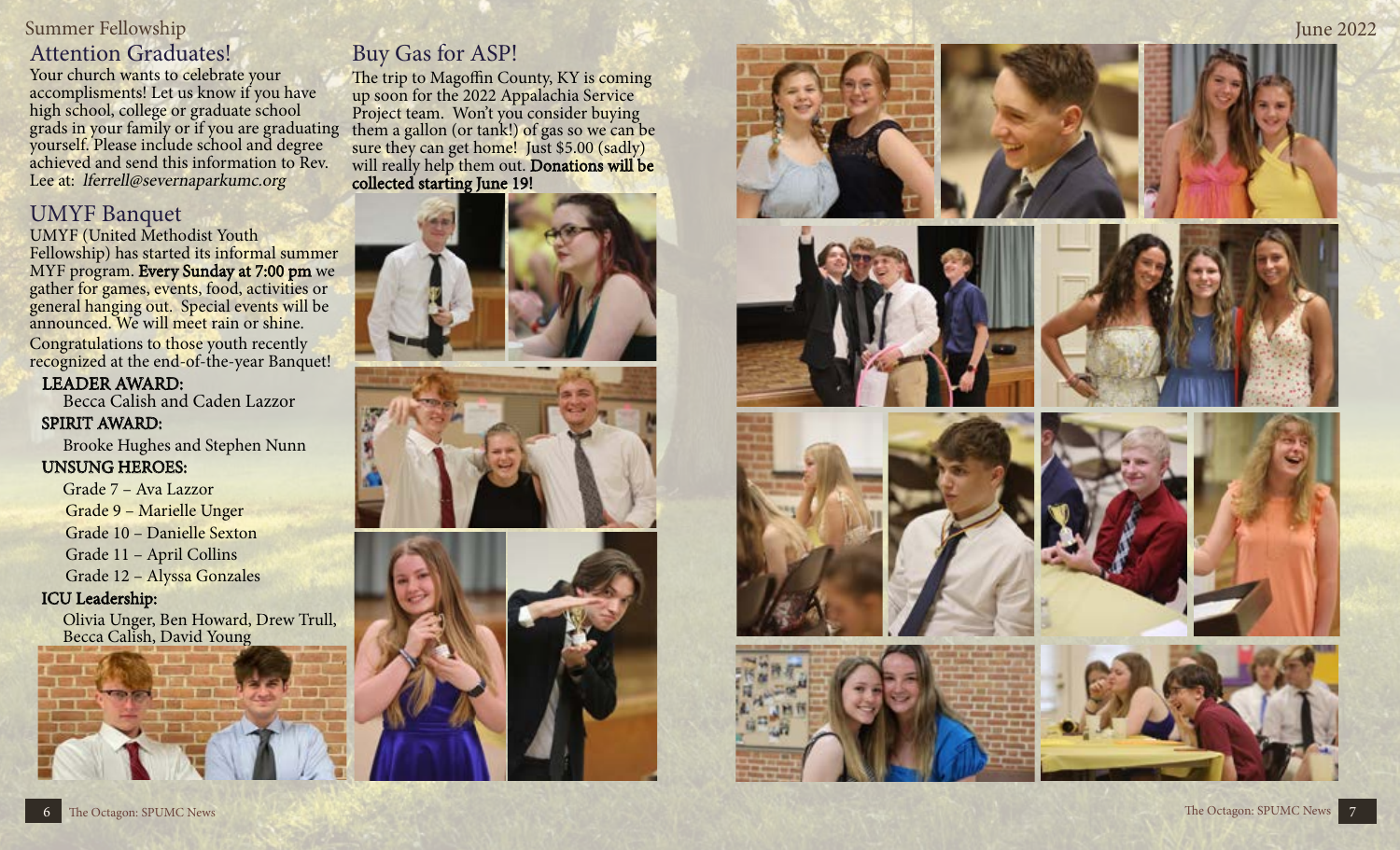# Summer Fellowship June 2022 Living Well on Wilkens

Living Well on Wilkens, our former ministry to women on Wilkens Avenue in Baltimore, was organized as a separate  $501(c)(3)$ corporation. On April 25, the Board of Trustees of LWOW unanimously agreed to dissolve as a separate corporation, and to transfer the assets from the sale of the house on Wilkens Avenue (\$44,994.72) to the Missions Committee.

The Missions Committee has formed a sub-committee to determine the best way to provide assistance to local ministries to women and refugees: The Samaritan Women Institute for Shelter Care, Sarah's House, "Seeds for Security," the International Rescue Committee. Part of the assistance will be designated in honor of Rev. Nicole Christopher, who was so instrumental in beginning the work of LWOW.

Special thanks to the Trustees of LWOW for their dedicated service: Byron Brought (president), Kris Carpenter-Zyla, Becky Clapp, April Doss, Allen Egloff, Ron Foster, Dave Robinson, Sherry Vain-Callahan, Karen Wolcott, and to the corporate officers, Barbara Zinck (secretary) and Lynne Chaput (treasurer). And thanks to Randy Rutledge for legal counsel.

## SPAN: Opportunities to Help

- Sponsors and volunteers are needed for their 5K Turkey Trot at Kinder Farm Park
- Donations of the following items are needed to help vulnerable neighbors: toothpaste, Depends, diapers size 4+, laundry detergent, dish soap, paper towels, mac & cheese, tuna/hamburger helper, canned pasta, applesauce, syrup, icing, mayo, ketchup, mustard. spanhelps@yahoo.com or 410-647-0889

# Ukrainian Outreach Results

The Mission Committee is excited to share the results of our humanitarian supplies collection in partnership with St. Andrew Ukrainian Orthodox Cathedral in Silver Spring, MD which took place in April and early May. Thanks to everyone who contributed both in the form of Amazon deliveries directly to the Cathedral and for generous supply donations brought to SPUMC for delivery.

We donated over \$7,000 worth of medical supplies, baby supplies, hygiene items and canned food. Our supplies were delivered to St. Andrew's in 3 SUV's and were shipped a couple days later. Thanks to the volunteers who helped to sort and transport the goods, and a special thanks to Community United Methodist, Calvary United Methodist and to Ellie Farquhar's school Golden Mean Tutorial Academy who also dropped off hygiene kits and supplies. Most of all, thanks to all of you who participated from the bottom of our hearts for your generous contributions!

If you missed your chance to participate, you can still find a current wish list and send supplies directly to St. Andrew's via their website https://www.standrewuoc.com



# Clothing-For-All Sale

A Clothing-for-All and Children's Supplies Sale was held Saturday, May 7 to provide low-price clothing to people in our community and to raise funds to support Volunteers in Mission and United Women of Faith. In the end, we raised over \$2500 and more importantly, took a step forward to being able to do a more expanded sale in the fall. Many thanks to everyone who donated and volunteered, with special thanks to Karen Myers who was the overall coordinator, Chip Linehan, her right hand man, and all the wonderful ladies in the kitchen who provided meals and snacks on Thursday and Friday and great food the day of the sale itself. Mark your calendars for the first Saturday in October when we'll be back at it again!











# Heaven's Kitchen

We had a delightful early Memorial Day Weekend Cookout with our Heaven's Kitchen guests on Saturday, May 21. We were blessed with a patch of shade, a nice breeze and good conversation around the table. Burgers, dogs and home-made side dishes made for a fun feast. Thanks as always to Chip & Hope Linehan, the faithful core of volunteers who support this ministry monthly with food and service. This is a great way to get involved with the missional outreach of our congregation for you and your kids. Contact Chip for more details. boxslsman@aol.com

•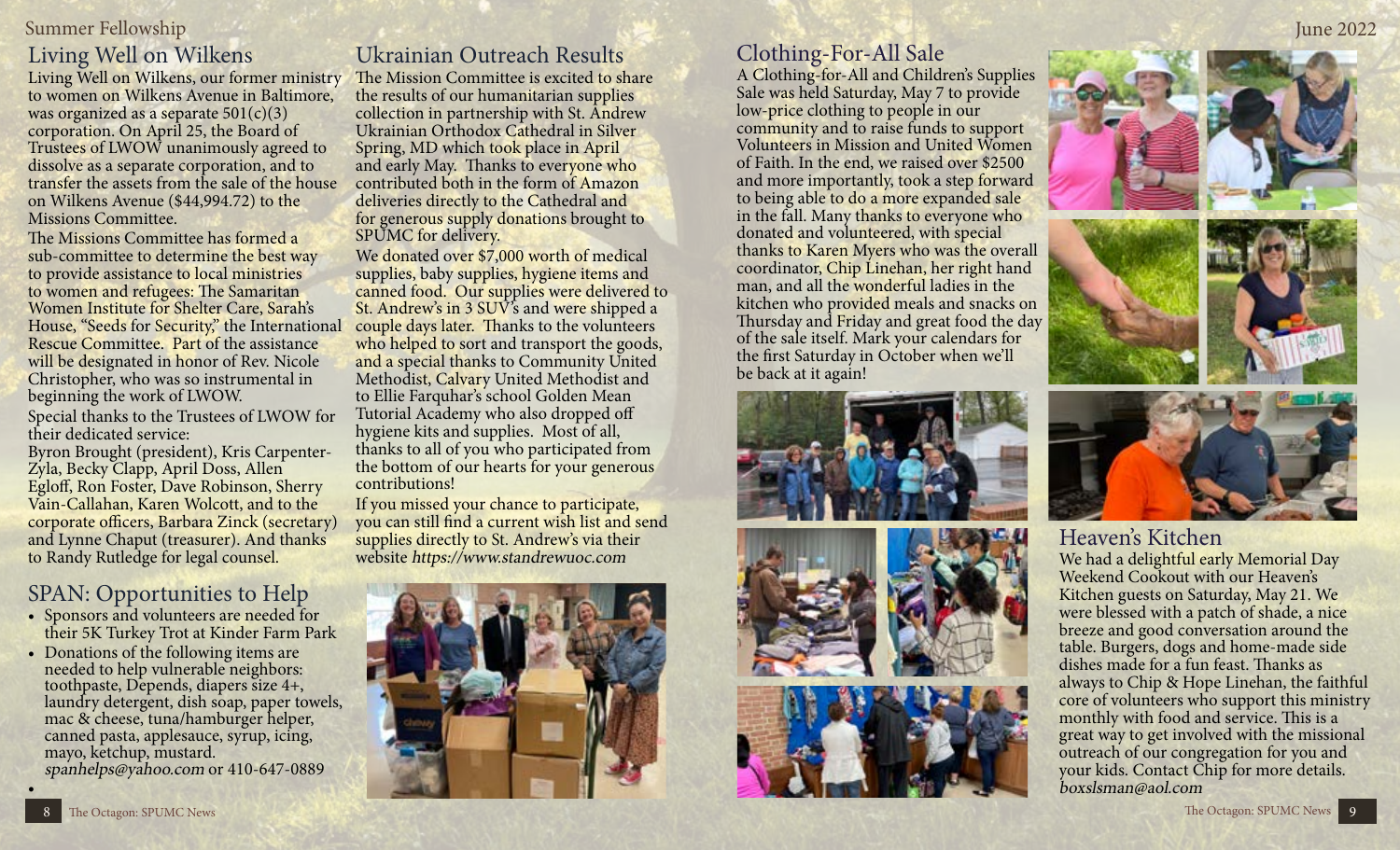#### Summer Fellowship June 2022



# Staff Outing to Lovely Lane

The church staff went on a field trip last month up to Lovely Lane UMC in Baltimore, the birthplace of Methodism in the U.S. We learned about the history of this congregation and soaked in the beauty of the space, alongside the staff of Bel Air UMC where Rev. Byron Brought (the younger) serves as the lead pastor. We look forward to partnering with them again in the future!





# Nursery School Graduation

SPUMC Nursery School celebrated the end of our 51st year with a joyful program at the end of May. Families of our preschoolers enjoyed watching the students sing, play "Jesus Loves Me" on the bells, and receive "graduation" caps and certificates before heading off for summer and then Kindergarten. What a great way to mark the end of our school year! We still have a handful of openings for the upcoming school year. To register, visit our webpage: www.severnaparkumc.org/nursery-school





### Disciple 4 Graduates

Disciple 4 is a thirty-two week study of the Old Testament "Writings", the Gospel of John, and the Book of Revelation. Congratulations to the dedicated students who faithfully completed this course: Jathan and Melissa Biddlecomb, Pam and Rob Biddlecomb, Mary Kay Brought, Charlie Catlett, Dottie Johnson, Paula McDermott, Mary Lou Myers, Ron and Sue Spath, Sue Springett, Carrie Stone, Matt and Karen VanKirk, Kerri Webber, and Shirley Young.



## Baptism Class

If you are planning to have a child baptized at SPUMC in the coming months, you are asked to attend a one-time class with one of our pastors. The next class is Sunday, June 12, 10:30am in room 301. RSVP to Beth bfrank@severnaparkumc.org



# Adults Loving Life Events

Save the date for these upcoming events! More information is to follow. Conact Lou or Kathie Kamm: 410-647-5914

August 24-Indoor Picnic Luncheon; with catering by Mission BBQ and entertainment by singer/guitarist Jerry Colley.

Sept. 21-Luncheon with a presentation by Pastor Byron.

Oct. 26-Luncheon with our own Shawn Reese joining us to play our favorite hymn requests.

Dec. 7-Bus trip to American Music Theatre for "Home for the Holidays." Lunch at Shady Maple Smorgasbord.



## Wanna Read Scripture?

If you are interested in reading scripture at our Sunday services, please let Paula McDermott know. You can choose which service time and how frequently. pbmcdermott13@outlook.com